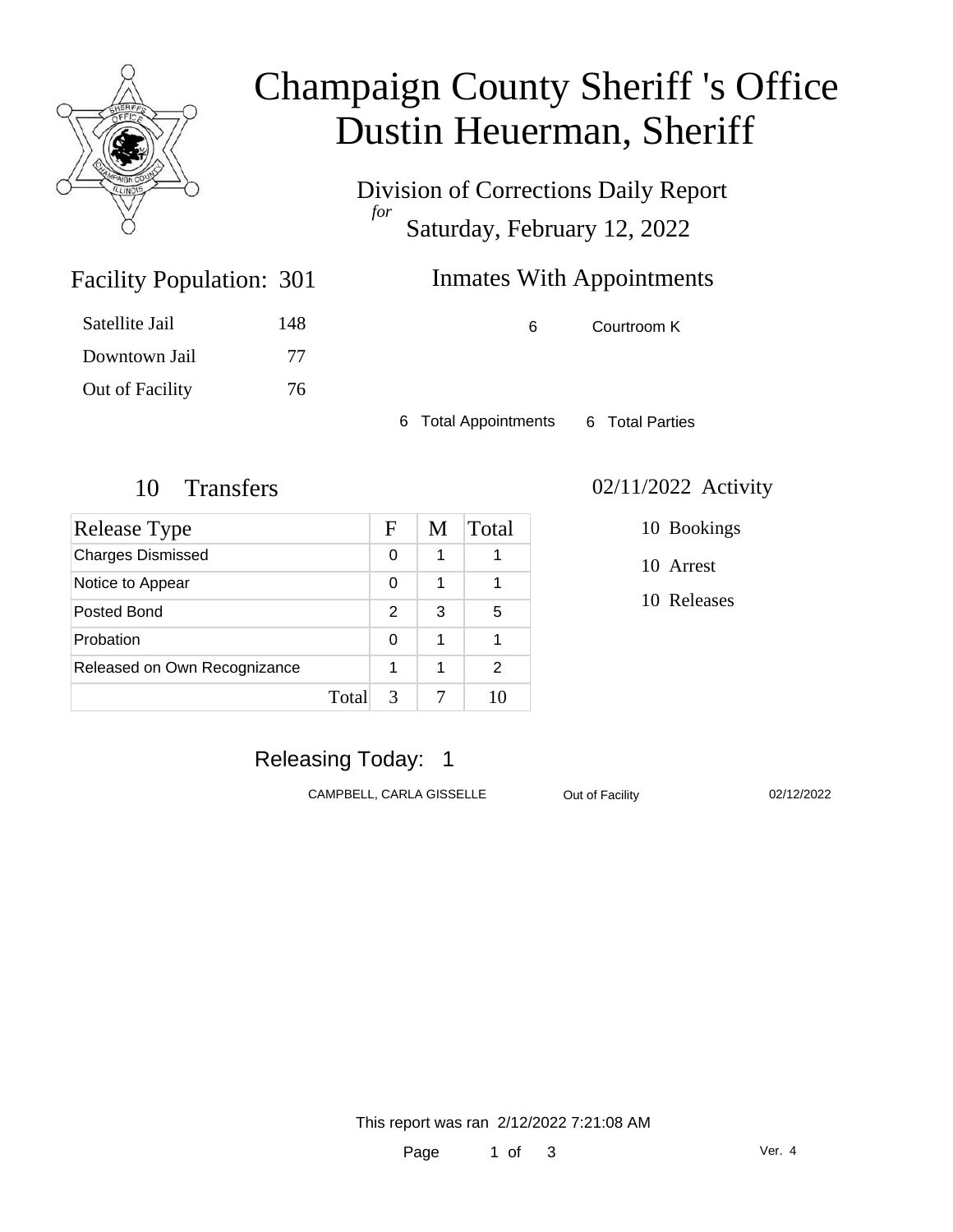

# Champaign County Sheriff 's Office Dustin Heuerman, Sheriff

Division of Corrections Daily Report *for* Saturday, February 12, 2022

#### Custody Status Count

- Direct Criminal Contempt 1
- Electronic Home Dentention 14
	- Felony Arraignment 7
	- Felony Pre-Sentence 7
		- Felony Pre-Trial 211
	- Felony Pre-Trial DUI 3
	- Felony Sentenced CCSO 4
	- Felony Sentenced IDOC 39
		- Hold Other 1
	- Misdemeanor Arraignment 1
		- Misdemeanor Pre-Trial 3
			- Petition to Revoke 2
			- Remanded to DHS 5
			- Traffic Arraignment 2
		- Traffic Sentenced CCSO 1
			- Total 301

This report was ran 2/12/2022 7:21:08 AM